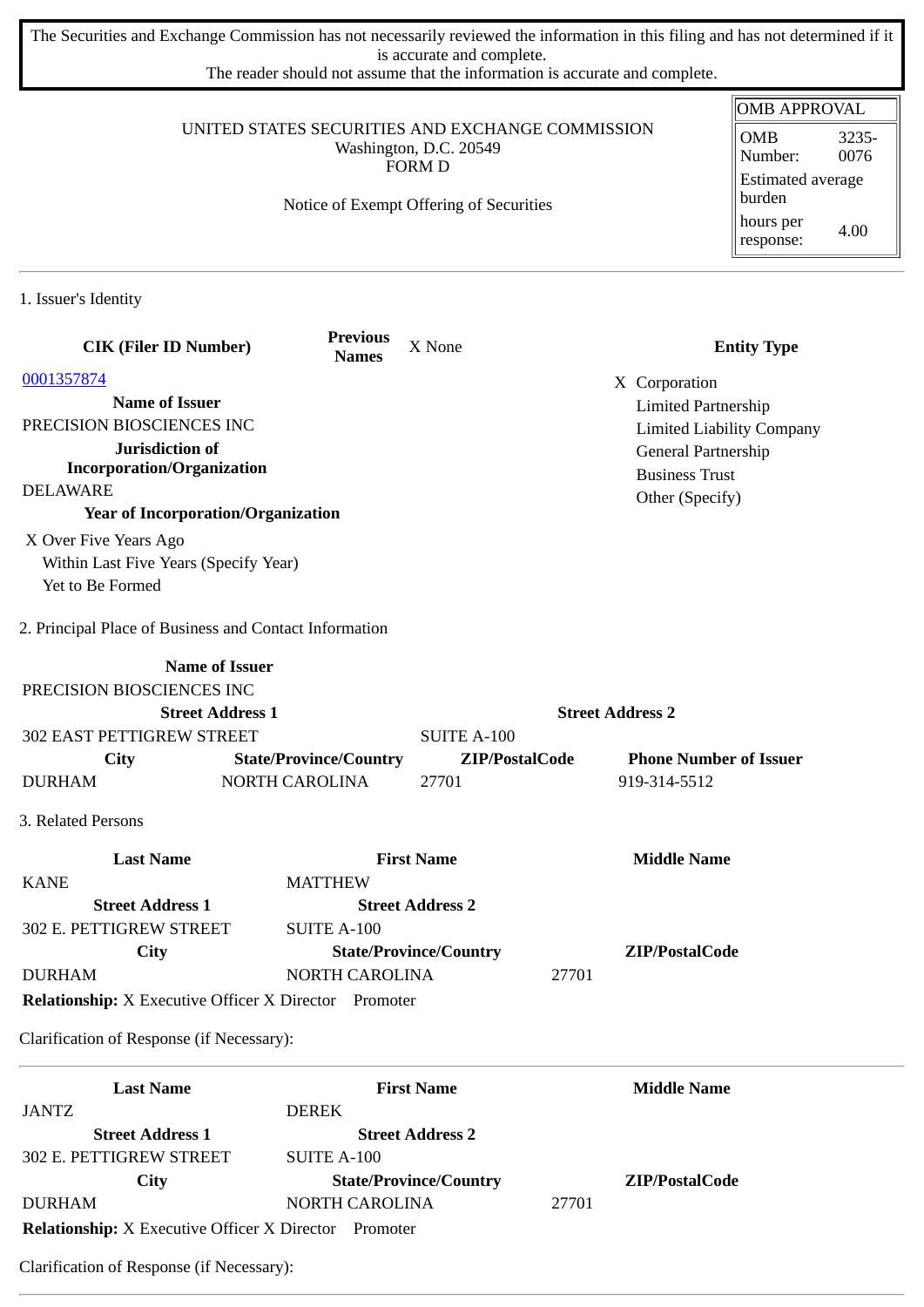| <b>Last Name</b>                                           | <b>First Name</b>                               | <b>Middle Name</b>        |  |
|------------------------------------------------------------|-------------------------------------------------|---------------------------|--|
| <b>SMITH</b>                                               | <b>JEFF</b>                                     |                           |  |
| <b>Street Address 1</b>                                    | <b>Street Address 2</b>                         |                           |  |
| 302 E. PETTIGREW STREET                                    | <b>SUITE A-100</b>                              |                           |  |
| <b>City</b>                                                | <b>State/Province/Country</b>                   | ZIP/PostalCode            |  |
| <b>DURHAM</b>                                              | <b>NORTH CAROLINA</b>                           | 27701                     |  |
| <b>Relationship:</b> X Executive Officer Director Promoter |                                                 |                           |  |
| Clarification of Response (if Necessary):                  |                                                 |                           |  |
| <b>Last Name</b>                                           | <b>First Name</b>                               | <b>Middle Name</b>        |  |
| <b>MELBY</b>                                               | <b>TODD</b>                                     |                           |  |
| <b>Street Address 1</b><br>302 E. PETTIGREW STREET         | <b>Street Address 2</b>                         |                           |  |
|                                                            | <b>SUITE A-100</b>                              | ZIP/PostalCode            |  |
| City<br><b>DURHAM</b>                                      | <b>State/Province/Country</b><br>NORTH CAROLINA | 27701                     |  |
| <b>Relationship:</b> X Executive Officer Director Promoter |                                                 |                           |  |
|                                                            |                                                 |                           |  |
| Clarification of Response (if Necessary):                  |                                                 |                           |  |
| <b>Last Name</b>                                           | <b>First Name</b>                               | <b>Middle Name</b>        |  |
| <b>ADELMAN</b>                                             | <b>ROBERT</b>                                   |                           |  |
| <b>Street Address 1</b>                                    | <b>Street Address 2</b>                         |                           |  |
| 302 E. PETTIGREW STREET                                    | <b>SUITE A-100</b>                              |                           |  |
| City                                                       | <b>State/Province/Country</b>                   | ZIP/PostalCode            |  |
| <b>DURHAM</b>                                              | <b>NORTH CAROLINA</b>                           | 27701                     |  |
| <b>Relationship:</b> Executive Officer X Director Promoter |                                                 |                           |  |
| Clarification of Response (if Necessary):                  |                                                 |                           |  |
| <b>Last Name</b>                                           | <b>First Name</b>                               | <b>Middle Name</b>        |  |
| <b>AUSPITZ</b>                                             | <b>BEN</b>                                      |                           |  |
| <b>Street Address 1</b>                                    | <b>Street Address 2</b>                         |                           |  |
| 302 E. PETTIGREW STREET                                    | <b>SUITE A-100</b>                              |                           |  |
| City                                                       | <b>State/Province/Country</b>                   | ZIP/PostalCode            |  |
| <b>DURHAM</b>                                              | NORTH CAROLINA                                  | 27701                     |  |
| <b>Relationship:</b>                                       | <b>Executive Officer X Director Promoter</b>    |                           |  |
| Clarification of Response (if Necessary):                  |                                                 |                           |  |
| 4. Industry Group                                          |                                                 |                           |  |
| Agriculture                                                | <b>Health Care</b>                              | Retailing                 |  |
| <b>Banking &amp; Financial Services</b>                    | X Biotechnology                                 |                           |  |
| <b>Commercial Banking</b>                                  | <b>Health Insurance</b>                         | Restaurants               |  |
| Insurance                                                  |                                                 | Technology                |  |
| Investing                                                  | Hospitals & Physicians                          | Computers                 |  |
| <b>Investment Banking</b>                                  | Pharmaceuticals                                 | Telecommunications        |  |
| Pooled Investment Fund                                     | Other Health Care                               | Other Technology          |  |
| Is the issuer registered as                                | Manufacturing                                   | <b>Travel</b>             |  |
| an investment company under                                | <b>Real Estate</b>                              | Airlines & Airports       |  |
| the Investment Company<br>Act of 1940?                     | Commercial                                      | Lodging & Conventions     |  |
| Yes<br>N <sub>0</sub>                                      | Construction                                    |                           |  |
|                                                            |                                                 | Tourism & Travel Services |  |
| Other Banking & Financial Services                         | <b>REITS &amp; Finance</b>                      | Other Travel              |  |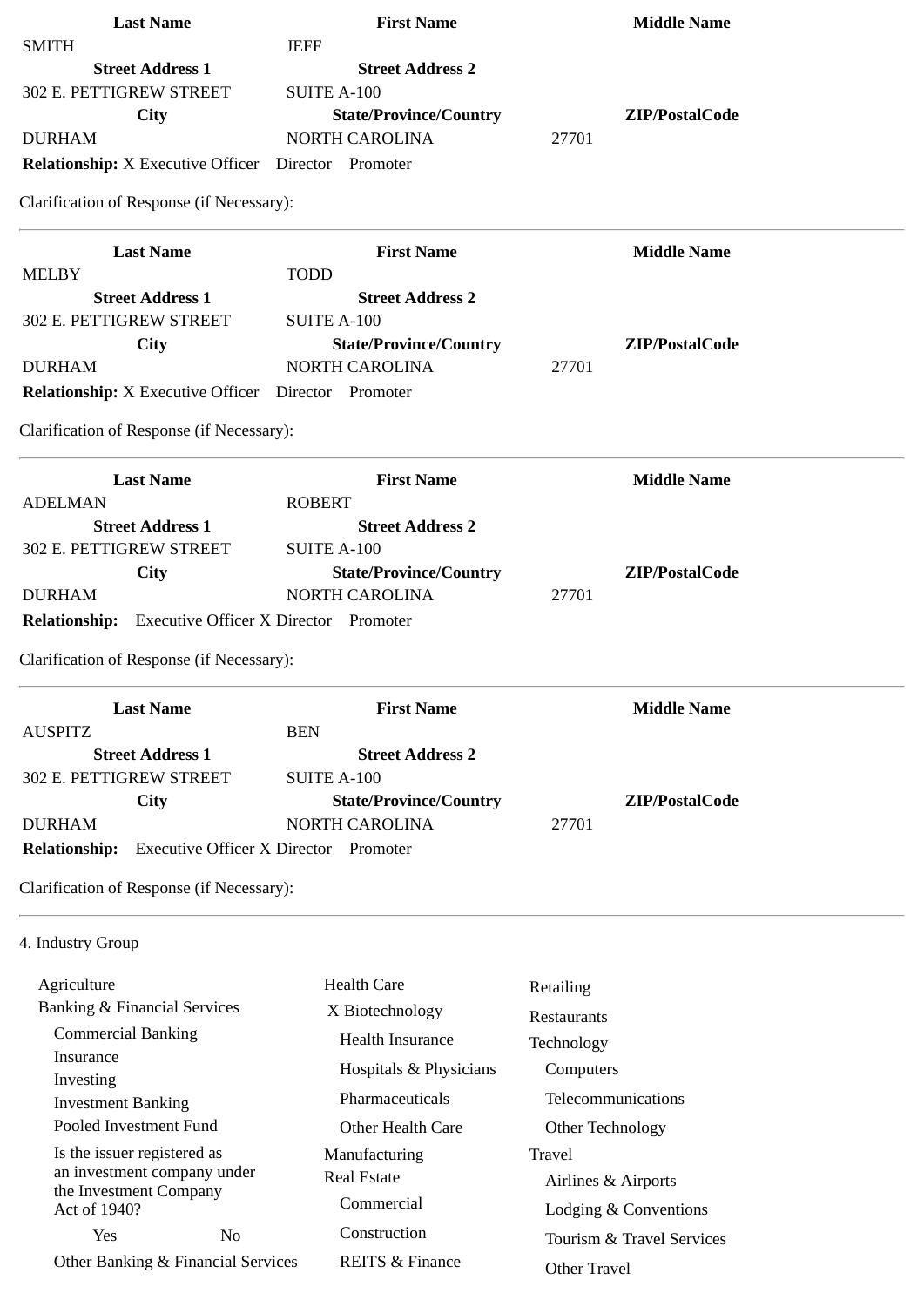Business Services Energy Coal Mining Electric Utilities Energy Conservation Environmental Services Oil & Gas Other Energy Residential Other Real Estate **Other** 

## 5. Issuer Size

| <b>Revenue Range</b>             | <b>OR</b> | <b>Aggregate Net Asset Value Range</b> |
|----------------------------------|-----------|----------------------------------------|
| No Revenues                      |           | No Aggregate Net Asset Value           |
| $$1 - $1,000,000$                |           | $$1 - $5,000,000$                      |
| $$1,000,001 - $5,000,000$        |           | \$5,000,001 - \$25,000,000             |
| $$5,000,001 -$<br>\$25,000,000   |           | \$25,000,001 - \$50,000,000            |
| $$25,000,001 -$<br>\$100,000,000 |           | \$50,000,001 - \$100,000,000           |
| Over \$100,000,000               |           | Over \$100,000,000                     |
| X Decline to Disclose            |           | Decline to Disclose                    |
| Not Applicable                   |           | Not Applicable                         |
|                                  |           |                                        |

6. Federal Exemption(s) and Exclusion(s) Claimed (select all that apply)

|                                                 | Investment Company Act Section 3(c) |                    |  |
|-------------------------------------------------|-------------------------------------|--------------------|--|
| Rule $504(b)(1)$ (not (i), (ii) or (iii))       | Section $3(c)(1)$                   | Section $3(c)(9)$  |  |
| Rule 504 (b) $(1)(i)$<br>Rule 504 (b) $(1)(ii)$ | Section $3(c)(2)$                   | Section $3(c)(10)$ |  |
| Rule 504 (b)(1)(iii)                            | Section $3(c)(3)$                   | Section $3(c)(11)$ |  |
| <b>Rule 505</b>                                 | Section $3(c)(4)$                   | Section $3(c)(12)$ |  |
| $X$ Rule 506(b)<br>Rule $506(c)$                | Section $3(c)(5)$                   | Section $3(c)(13)$ |  |
| Securities Act Section 4(a)(5)                  | Section $3(c)(6)$                   | Section $3(c)(14)$ |  |
|                                                 | Section $3(c)(7)$                   |                    |  |

- 7. Type of Filing
- X New Notice Date of First Sale 2015-04-30 First Sale Yet to Occur Amendment
- 8. Duration of Offering

Does the Issuer intend this offering to last more than one year? Yes X No

9. Type(s) of Securities Offered (select all that apply)

| X Equity                                                                                       | Pooled Investment Fund Interests   |
|------------------------------------------------------------------------------------------------|------------------------------------|
| Debt.                                                                                          | Tenant-in-Common Securities        |
| Option, Warrant or Other Right to Acquire Another Security                                     | <b>Mineral Property Securities</b> |
| Security to be Acquired Upon Exercise of Option, Warrant or<br>Other Right to Acquire Security | Other (describe)                   |

10. Business Combination Transaction

Is this offering being made in connection with a business combination transaction, such as is this oriening being made in connection with a business combination transaction, such as  $Y$ es X No a merger, acquisition or exchange offer?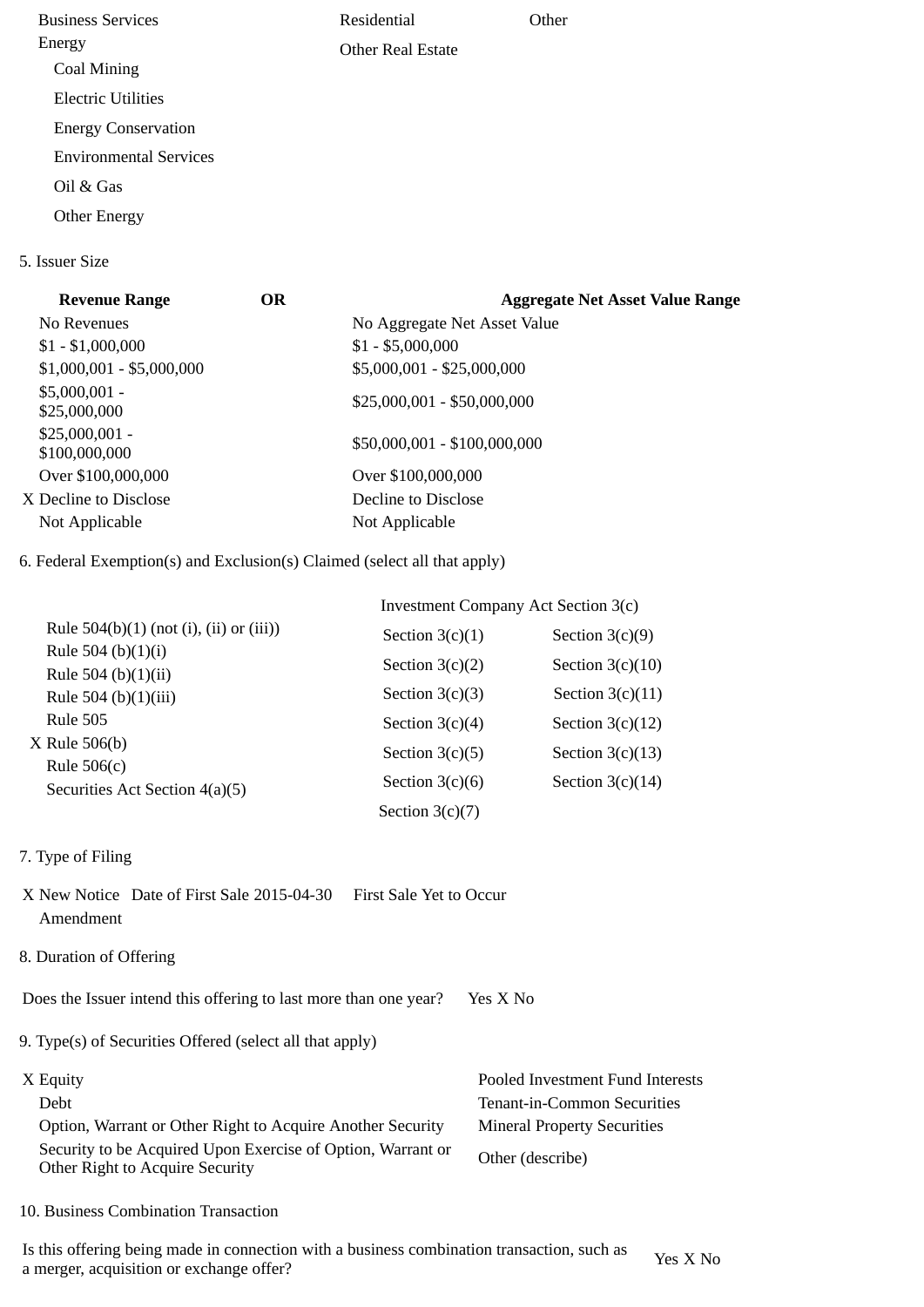Clarification of Response (if Necessary): 11. Minimum Investment Minimum investment accepted from any outside investor \$0 USD 12. Sales Compensation Recipient Recipient CRD Number X None (Associated) Broker or Dealer X None (Associated) Broker or Dealer CRD Number X None **Street Address 1 Street Address 2** City State/Province/Country ZIP/Postal Code

11

State(s) of Solicitation (select all that apply) Check "All States" or check individual States All States Foreign/non-US

13. Offering and Sales Amounts

| <b>Total Offering Amount</b> | \$25,650,000 USD or Indefinite |  |                       |
|------------------------------|--------------------------------|--|-----------------------|
| <b>Total Amount Sold</b>     | \$25,650,000 USD               |  |                       |
| Total Remaining to be Sold   |                                |  | \$0 USD or Indefinite |

Clarification of Response (if Necessary):

14. Investors

Select if securities in the offering have been or may be sold to persons who do not qualify as accredited investors, and enter the number of such non-accredited investors who already have invested in the offering. Regardless of whether securities in the offering have been or may be sold to persons who do not qualify as accredited investors, enter the total number of investors who already have invested in the offering:

15. Sales Commissions & Finder's Fees Expenses

Provide separately the amounts of sales commissions and finders fees expenses, if any. If the amount of an expenditure is not known, provide an estimate and check the box next to the amount.

| <b>Sales Commissions</b> | \$0 USD Estimate |
|--------------------------|------------------|
| Finders' Fees            | \$0 USD Estimate |

Clarification of Response (if Necessary):

16. Use of Proceeds

Provide the amount of the gross proceeds of the offering that has been or is proposed to be used for payments to any of the persons required to be named as executive officers, directors or promoters in response to Item 3 above. If the amount is unknown, provide an estimate and check the box next to the amount.

\$0 USD Estimate

Clarification of Response (if Necessary):

Excluding salaries paid in the ordinary course of business.

Signature and Submission

Please verify the information you have entered and review the Terms of Submission below before signing and clicking SUBMIT below to file this notice.

Terms of Submission

In submitting this notice, each issuer named above is:

Notifying the SEC and/or each State in which this notice is filed of the offering of securities described and undertaking to furnish them, upon written request, in the accordance with applicable law, the information furnished to offerees.\*